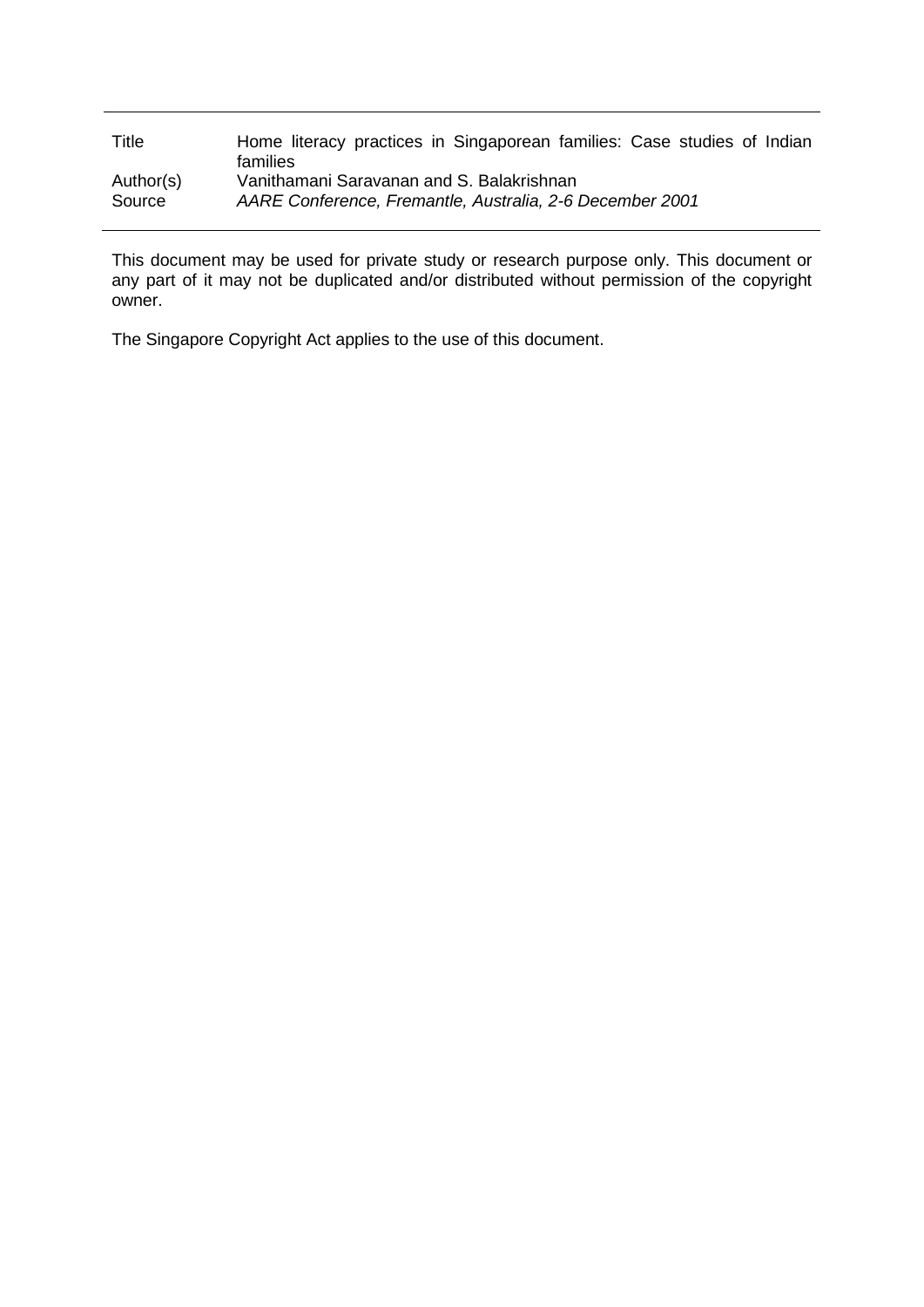# **AARE (Australia)- ERA 9Singapore) 2001 in Fremantle - Australia**

## **International Education Research Conference:**

**Crossing borders: new frontiers for educational research**

**Dec 2nd –6th December 2001**

**Vanithamani Saravanan, English language and Applied Linguistics, National Institute of Education, Nanyang Technological University, Singapore & & S. Balakrishnan (Ministry of Education)**

**Theme: Early Childhood: (Literacy Practices)**

## **Title: Home literacy practices in Singaporean families: case studies of Indian families**

## **Introduction**

Home literacy practices are seen as a 'microsocial system of constructive and co-constructive processes (Leseman de jong (1998), on how literacy is organised in daily living changes according to and are dependent on socio-cultural factors Teale,1998), how parental perceptions of the importance of literacy artifacts and events/ experiences in preschoolers' literacy development. Sripathy's Singapore study (1998) looked at 'cultural scripts' and the need for teachers to be sensitized to pedagogic approaches and V.Saravanan (1999) (bilingual children's language choices in multilingual Singapore).

This study investigates the literacy practices of families in Singapore. Literacy is conceived as a sociocultural phenomenon as it is developed in the cultural context of the home. As the home is a fertile ground for literacy practices this study provides an understanding on how home and interpersonal interaction primarily among parents and children adds to literacy practices amongst Singaporean families. The study is based on a detailed qualitative study of four Indian families.

## **Education becomes the main motivation of the home literacy practices**

The parents in the study wanted the best for their children, including "more involvement with books, reading and learning activities than when they were growing up" in a competitive system" in Singapore. The determination of the parents in the study to be as involved in their children's development stemmed from experiences of their past experiences as well as the aspirations they hold for their children.

From a description of the parents' own home backgrounds, it was revealed that they did not grow in homes that were highly supportive of literate activities. They came from families with low incomes which necessitated the fulfillment of the basic necessities in life, a traditional outlook in the provision of education for boys than girls or simply a lack of parental awareness on ways to facilitate the literacy development of their children. Both Nora (Family B) and Divya (Family D) lamented that their mothers, who came from India, did not want them to be highly educated because they felt their daughters need to only know how to cook and keep the house so as to prepare them for a married life. Nora (Family B), greatly affected by the unequal treatment between the girls and the boys in her family, was determined to treat her children equally. Aravind (Family A) recalled how he had to pick up odd jobs after school hours to help supplement his family income. On the other hand, Sasi (Family C) and Deenath (Family D) recollected days of carefree youth when their parents did not enforce the importance of education to them or reprove them for bad grades.

All the parents acknowledged that they had to struggle their way up to where they were now. The consequences of their low income economic backgrounds and cultural perceptions

Almost all the parents felt that being members of a minority community in Singapore more than necessitated the acquisition of education.

Education would equalise their position vis-à-vis the dominant group in society and help them to step out,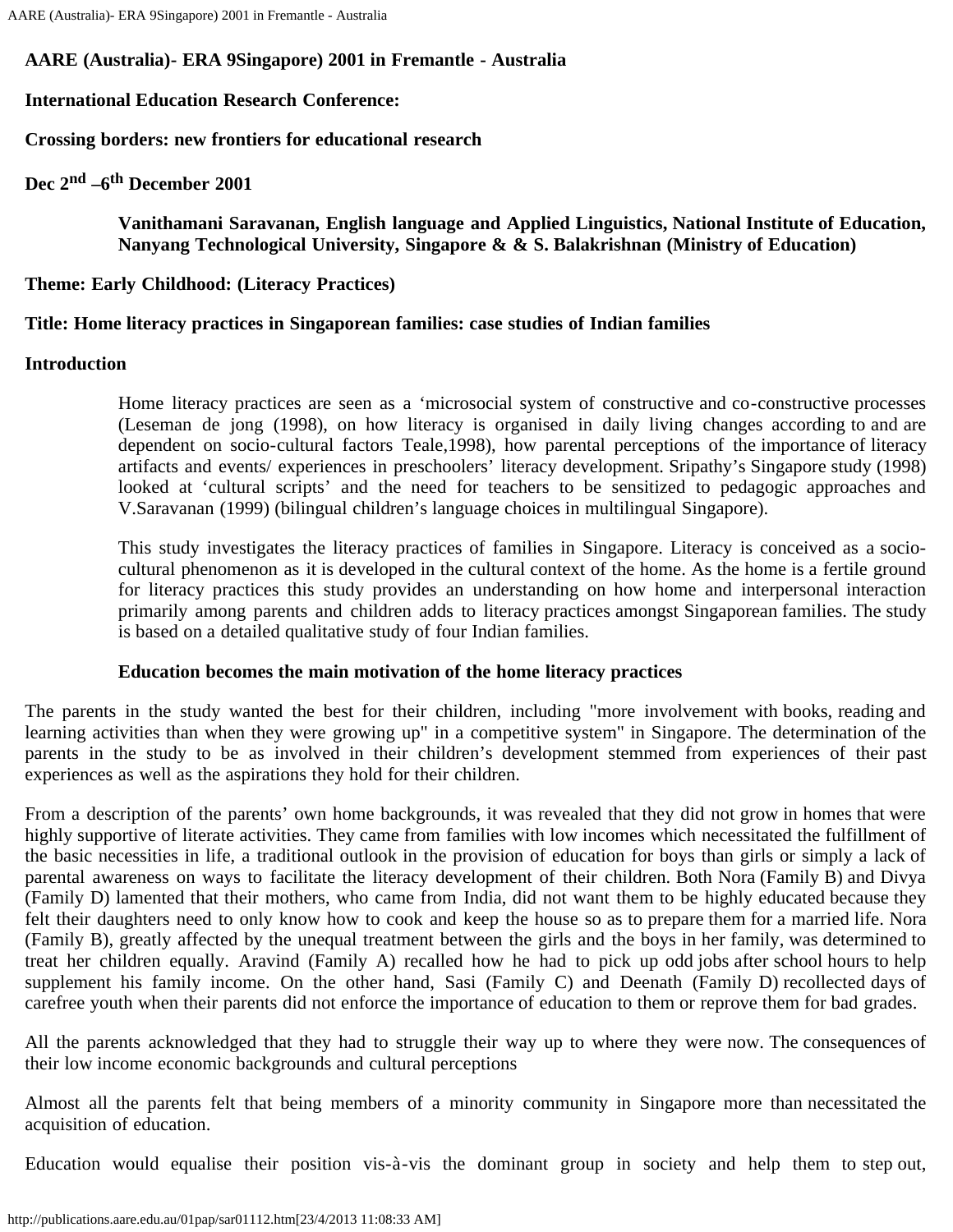AARE (Australia)- ERA 9Singapore) 2001 in Fremantle - Australia

permanently, from their disadvantaged positions in life. The parents in this study felt very fortunate to be living in a meritocratic society in Singapore and felt greater the value education held for them. Hence, their fervour in focusing the literacy development of their children almost revealed an eagerness to do with their children what their parents had not done with them or what they themselves had failed to do with their lives. These motivations for the acquisition of education primarily influenced the direction of the literacy development of the children in these homes. There emerged a perception whereby parents felt that whatever they did with their children with regards to their learning activities at home, apart from helping to nurture them into individuals of sound moral values, should also more than adequately prepare them for school to achieve academic excellence.

### **When school based literacy tasks become home literacy practices**

School type literacies predominated and at times dictated many of the practices introduced to the children in the four households. Literacy is seen in a narrow context that "school-based literacy typically refers to the comprehension and production of written texts that are used in school". In reality this type of literacy is more encompassing focusing on verbal and non-verbal communication and ways of learning. There is an added dimension to this basic feature of school type literacy practice in Singapore.

This is the "examination –oriented literacy that is closely linked to the demands of formal examinations" identified by Cheah (1998:295) in her study of a Primary 5 Singapore classroom. The education system in Singapore streamlines pupils at various stages of their primary and secondary school lives. Students in primary school are streamlined into EM1, EM2, EM3 or the ME3, where a "move from the EM1 stream to the ME3 stream is a move from the most valued to the least valued stream (James, 1998: 110).

With a system that seeks to streamline pupils into 'desirable' and 'non-desirable' streams, parents find it highly imperative to ensure that their children are well prepared right from day one of entrance into formal school. Parents in Singapore have become increasingly involved in their children's school learning tasks, performance in national examinations, and the schools their children are admitted into within a competitive meritocratic environment.

Sripathy (1998) who investigated the use and occurrence of talk in two types of reading programmes in a primary school had also explored the types of activities and talk that families engaged in the home. She discovered that the patterns of parent-child talk, observed during home visits and other sources, centred on clarifying school homework or answering questions pertaining to school and that talk centering on feelings, interests, likes and dislikes was not a common occurrence unless parents encouraged it (Sripathy, 1998:535). The parents in this study had as their primary aim the importance of preparing their children for school from the time they were prepared to enter mainstream education.

This would be labeled as "perceived notions" as these parents are not trained in the pedagogical practices of our educational system but gather the demands of the system based on network webbed by their own past experiences within the system, their interaction with informal literature from books, and magazines, talks or seminars on preparing for the education of children and their communication on this subject with parents of school going children.

In addition, home literacy practices assumed an added dimension in the practices of the families. They extended such literacy practices beyond the home in the form of tuition and enrichment classes. These were largely supplementary and supportive of home literacy practices. This orientation stemmed from an overwhelming concern with achievement in school based task.

The discussion of these home literacy practices will largely centre on the interactions parents had with their oldest offspring. This is because during meetings with the parents, they tended to focus largely on the literacy development of their eldest for as first time parents with relatively fewer commitments, they were most eager to put into practice the aspirations they held for their young families.

In addition, mothers emerged as the predominant literacy practitioner in these homes by virtue of the longer hours they spent with their children as well as because both husband and wife in the family had designed for themselves specific domestic roles.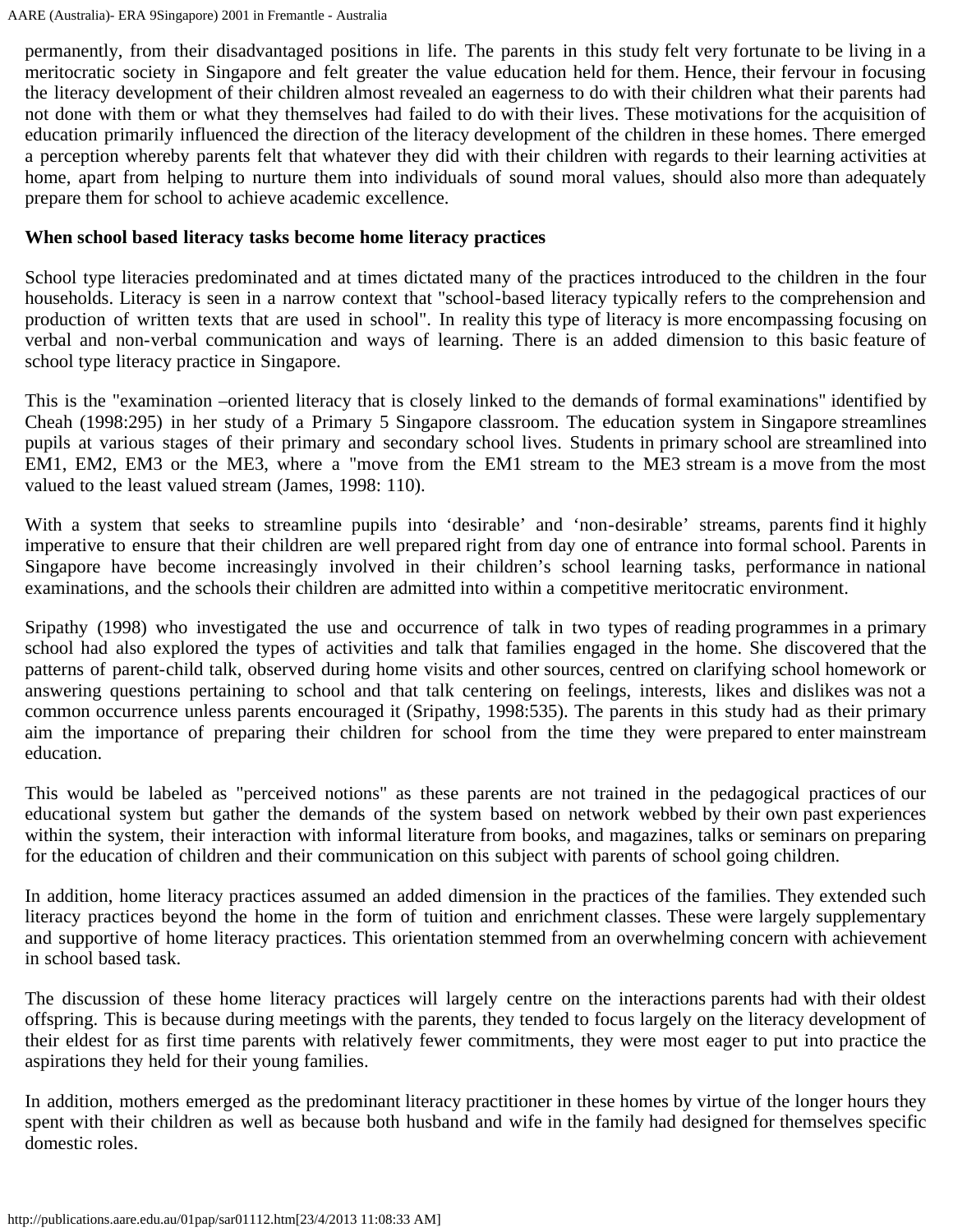# **Reading in the "schooled" way**

The families in my study began the process of family literacy predominantly through the active interaction with print materials through reading from the time their children were still in their cribs. It is significant because reading also represented the first step towards school type literacy practices in these families. Although parent-child storybook interaction episodes were not observed in this study, parents recalled asking their children questions pertaining to the story they read to them. They reported engaging in "question-answer-feedback" sequence, a typical pattern of classroom learning and a common feature of storybook reading in middle class families– training in ways of responding to this pattern begins very early in the labeling activities of mainstream parents and children.

No doubt it "assured that young Singaporeans will be adequately prepared for school literacy and that the transition between home and school literacy practices will be relatively painless" but "the duplication of school-type literacy practices into the home also means that children are no longer exposed to a range of literacy practices. Instead there will be a steady convergence of practices in line with the academic practices characteristic of schools. This is particularly unhealthy when the overwhelming emphasis of direct instruction at home is on successfully completing mock examination papers. However, this convergence to school literacy practices emerged as a strong feature in the home literacy practices of the four families in study.

### **A prenatal headstart for the first born**

The specific orientation to the active interaction with print was conceptualized during the prenatal experiences of the mothers in my study. All four mothers, during their pregnancies of their first born, wanted to equip themselves with the "right" parenting skills to give the latter a head start in areas of social, psychological and emotional support. Some attempted to hothouse their babies like reading to them while they were pregnant although mothers did not elaborate on these practices during my conversations with them.

The scores of local magazines, like the *Young Parents*, *Motherhood* magazines, at news stands on child rearing practices served as their staple diet while they were pregnant. Divya (Family D) and Sona (Family C) switched from reading fashion and wedding magazines to reading books on pregnancy, childbirth, parenting and children's education. Asha (Family A) subscribed to these magazines while Nora's (Family B) husband stocked her with a similar range of materials. These sources of information gave them a glimpse to what they were to anticipate with the arrival of their children.

All the mothers in this study were unanimous in their conviction of gaining as much of such information to make not only an early but the "right" start with their little ones.

#### **Literacy from the Crib**

Reading aloud featured to be the earliest and most popular literacy pursuit these four Indian families initiated in their homes upon the arrival of their babies. The children in my study were aged few months to three years old when their parents began reading aloud, daily, to them. Asha (Family A) read to Arun very regularly, "everytime she had time", even whilst she was at her housework for he would "pester her to read to him". Similarly, Nora (Family B) would obligingly read to her eldest child the "same book again and again and ended up buying a collection".

In addition, storybook reading gives children an opportunity to have a warm and supportive interaction with their parents.

The parents in the study believed in the value of reading to and with their children from their readings in magazines or discussions with other parents. Most of the parents had personally benefited from reading a wide range of books during their growing and adult years and were eager to extend the positive influences of reading books to their children, convinced that "storybook reading has an extremely facilitative effect on children's emergent literacy abilities"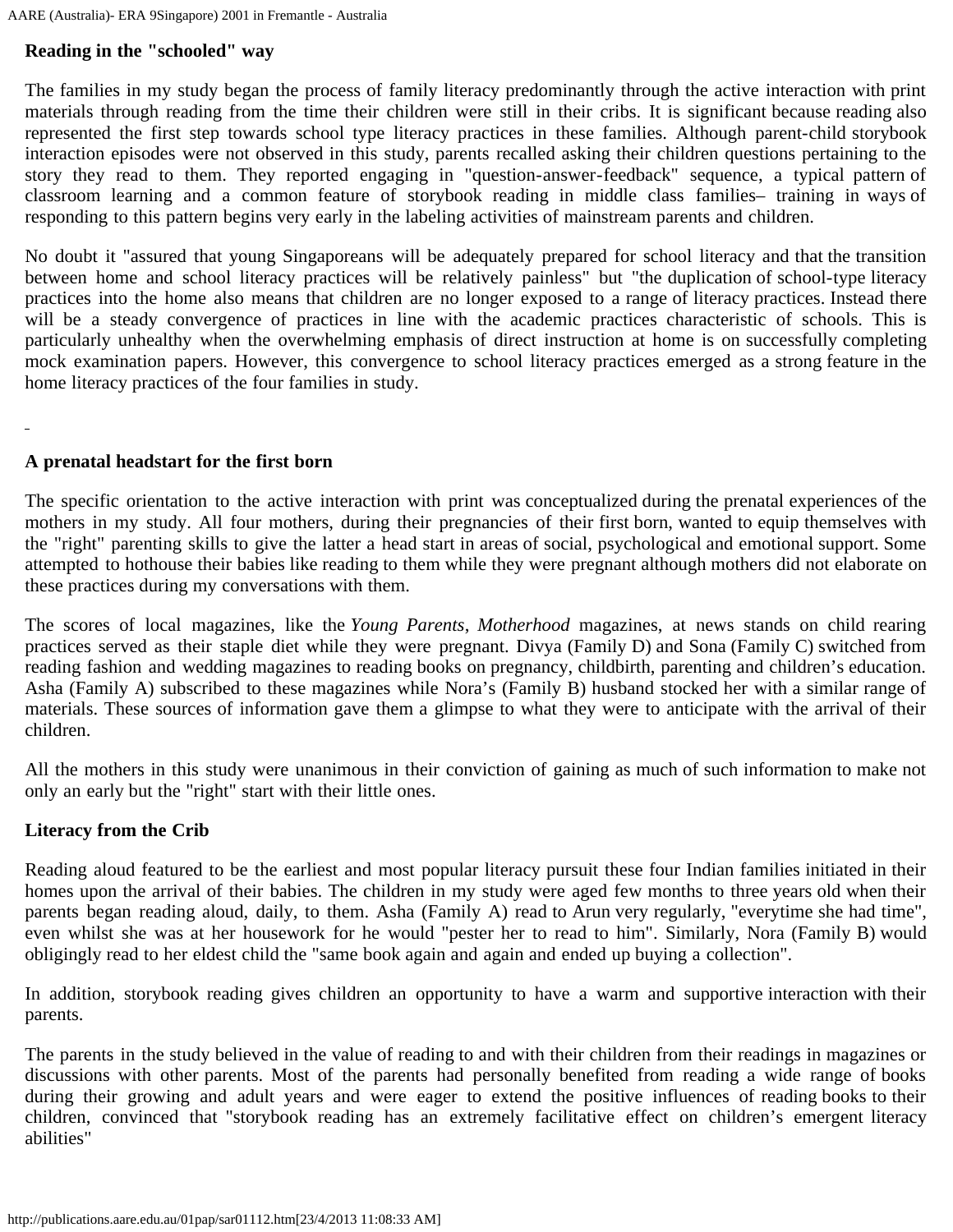The parents in the study were convinced that introducing books to their children by reading aloud to them will generate the children's interest in books and enhance their vocabulary and pronunciation, gradually developing their language proficiency particularly in the English Language. They were willing to model positive literacy behaviour and events to their children, even if these were ones they were not accustomed to, like for instance, bedtime story reading.

#### **Bedtime story reading – a "learned" Western culture**

Although local studies by Sripathy (1998) view bedtime reading as a Western middle-class practice and as not within the cultural experience of Asians respectively, the tradition of storytelling is an integral facet of the rich oral tradition of Indian families. Indian mothers often narrated stories from folklore and religious epics during their daily interactions with their children, during play, mealtime or bedtime, to impart moral values to their children. The Indian parents in the study may have similarly adopted the practice of telling stories but the form such a practice assumed and the motivation behind it differed greatly from the traditional practice of telling stories in the Indian culture. Firstly, it involved active interaction with print materials with the use of books and secondly, themes explored were not from the folklore or religious epics in Indian literature but on Western folklore and fairytales from the world of Enid Blyton, and Grimms brothers. They read largely from books written by Western writers and local authors for the simple reason that these were easily available in our libraries and bookshops. Secondly, parents recognised the value of bedtime reading as opportunities to introduce children to print and as practice sessions for reading, The imparting of moral values rarely was the primary motive of these reading sessions. Hence, this Western practice of bedtime reading was found to be actively simulated in the four families for its intrinsic value in increasing literacy development, mainly for reading acquisition.

Although the mothers, the frequent readers in the families in my study, were often busy with housework or their professional careers, they never failed to depart from their bedtime reading ritual to their children. Many of parentchild interactions took place at any time of the day and a favourite was reading at bedtime. For instance, Asha (Family A) read to Arun every night, a "must" bedtime ritual, till he was four to five years old when he could read on his own. The children, as they became independent readers, also cultivated this habit of reading before going to bed. It was a habit they had begun to enjoy from their bedtime sessions with their parents as well as a behaviour that they modeled after their parents

Whether it was a book in the native tongue or the language of the school, English Language, solitary reading or reading during parent-child interaction, reading sessions were viewed as "lessons" in literacy in the families in my study, largely because of their functional

value.

### **Reading with a purpose**

Similar to Spreadbury's (1992:2-3) study of 26 Brisbane preschool parents, the "functionality" of these reading aloud sessions in the families in my study predominated the other reasons of fostering a close bond, a quiet time or reading for pleasure in view of giving their children a "good start at school". The parents in my study viewed these sessions as opportunities to expand their children's vocabulary, thereby, developing their linguistic fluency in both English, and Tamil, their mother tongue, as well as impart new information. This is further evidence that the home literacy practices in these families were mainly geared towards their perceptions of school type literacy practices.

Leseman P. and de jong 1998. Home literacy: opportunity, instruction, cooperation and social emotional quality predicting early reading achievement/ Reading research Quarterly 33 (3) pp294-318

Sripathy, M. 1998. Language teaching pedagogies and cultural scripts: Singapore primary classroom . In Gopinathan, S.Pakir. Ho Wah Kam & S. Saravanan